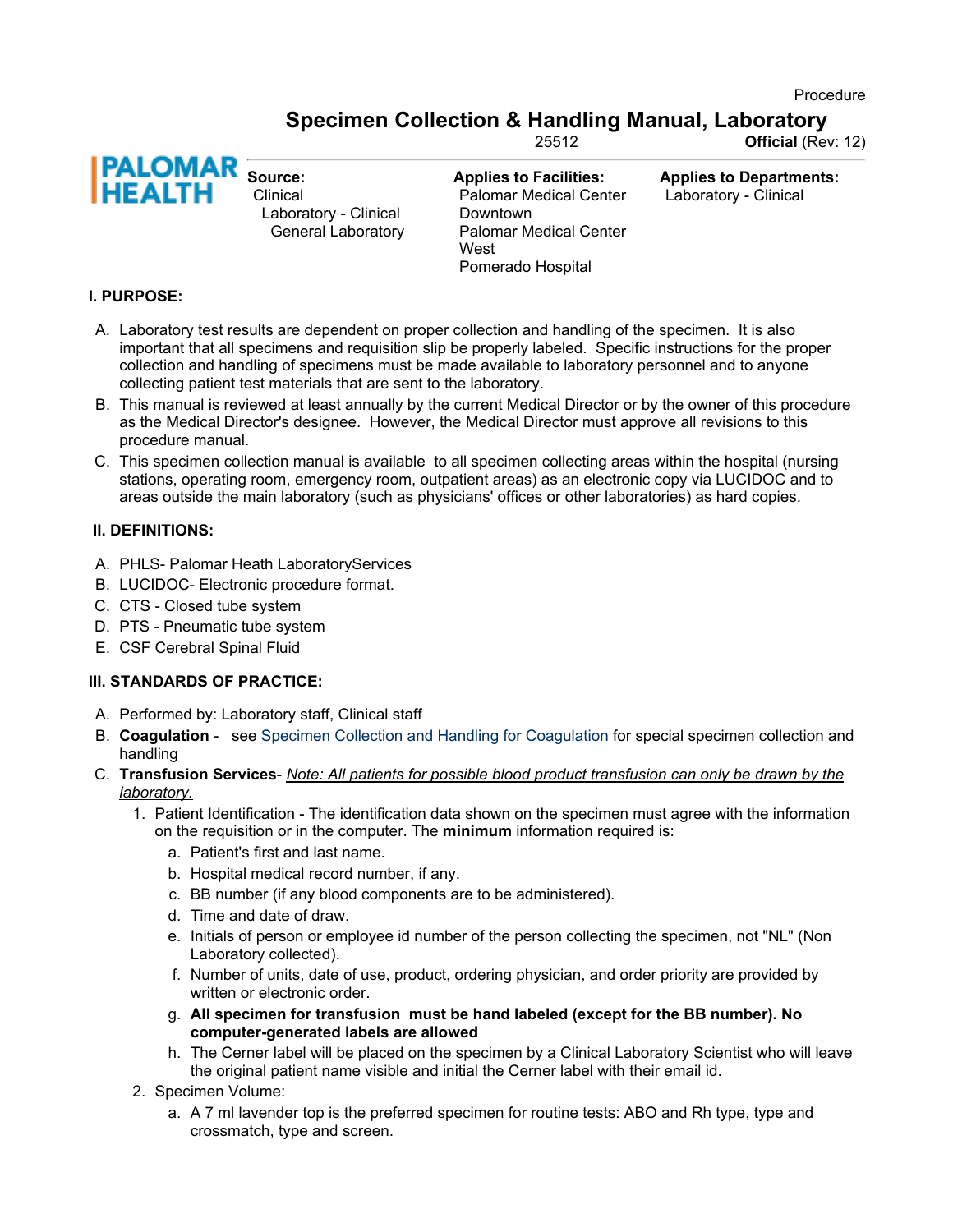- b. A plain red top can also be accepted.
- c. Minimum volume is 2 ml for an adult, one capillary EDTA for a newborn.
- d. Minimum sample for antibody id is 10 ml red top plus 10 ml lavender top.

# IV. STEPS OF PROCEDURE:

- A. Equipment: Not part of this procedure.
- B. Specimen Collection: Proper patient identification and specimen collection are key to quality laboratory results.
	- 1. Blood
		- a. Specimen Collection Procedure See Phlebotomy Procedure and below for individual bottle information.
		- b. Inspect Requisitions/Review Demographics, Testing And Tube-Type:
			- I. Re-examine requisitions/labels and ensure the appropriateness of tubes for specimen collections of ordered testing.
			- II. Label/Requisition should include:
				- A. Patient's full name.
				- B. Medical records# (hospital ID#)
				- C. Patient location
				- D. Sex
				- E. Age
				- F. Ordering physician's name
				- G. Collection/reporting priorities; RT, ASAP, STAT, timed study (TS), etc. Time and date of desired collection should also be included on requisition/label.
				- H. Testing required:
					- 1. Color tube required for desired testing; detailed list including color coding vs. additive, and sample size included in Phlebotomy Section collection manual. The alpha listing includes test name(s), sample size, tube color, additive, and special specimen handling (see Specimen Requirements Procedure).
					- 2. Recommended sample size; pediatric or minimum sample size requirements included in detail in lab procedure Neonatal Specimen Requirements.
					- 3. Specimen handling; e.g. refrigerate, freeze, etc.
				- I. Additional information.
					- 1. Date of birth
					- 2. Accession number
				- J. Downtime Requisition:
					- 1. During periods of computer down- time, manual requisitions will be used. All floors requesting lab collection for testing will notify lab immediately by phone or beeper of STAT, ASAP or impending timed study. Downtime requisition should have patient information. These requisitions, manual downtime, or Trauma, may not contain all the information needed.
					- 2. However, they should include: patient's full name or trauma assigned name (e.g. "Trauma B55"), medical records # if known, Blood Bank band number as indicated, sex, date, physician's name, testing required (consult alpha listing for lab testing/color coding and sample size), and patient location.

### c. Outpatients:

- I. The first identifier is to ask patient to state his/her name.
- II. Secondly, patient identity can be verified by any pictured ID. This may include, but not limited to the following: valid driver's license, workplace badge, a pictured credit card, state ID card or military card
- III. Minors may be verified by having the parent or guardian identify them as a second identifier in lieu of a pictured ID.
- d. Inpatients: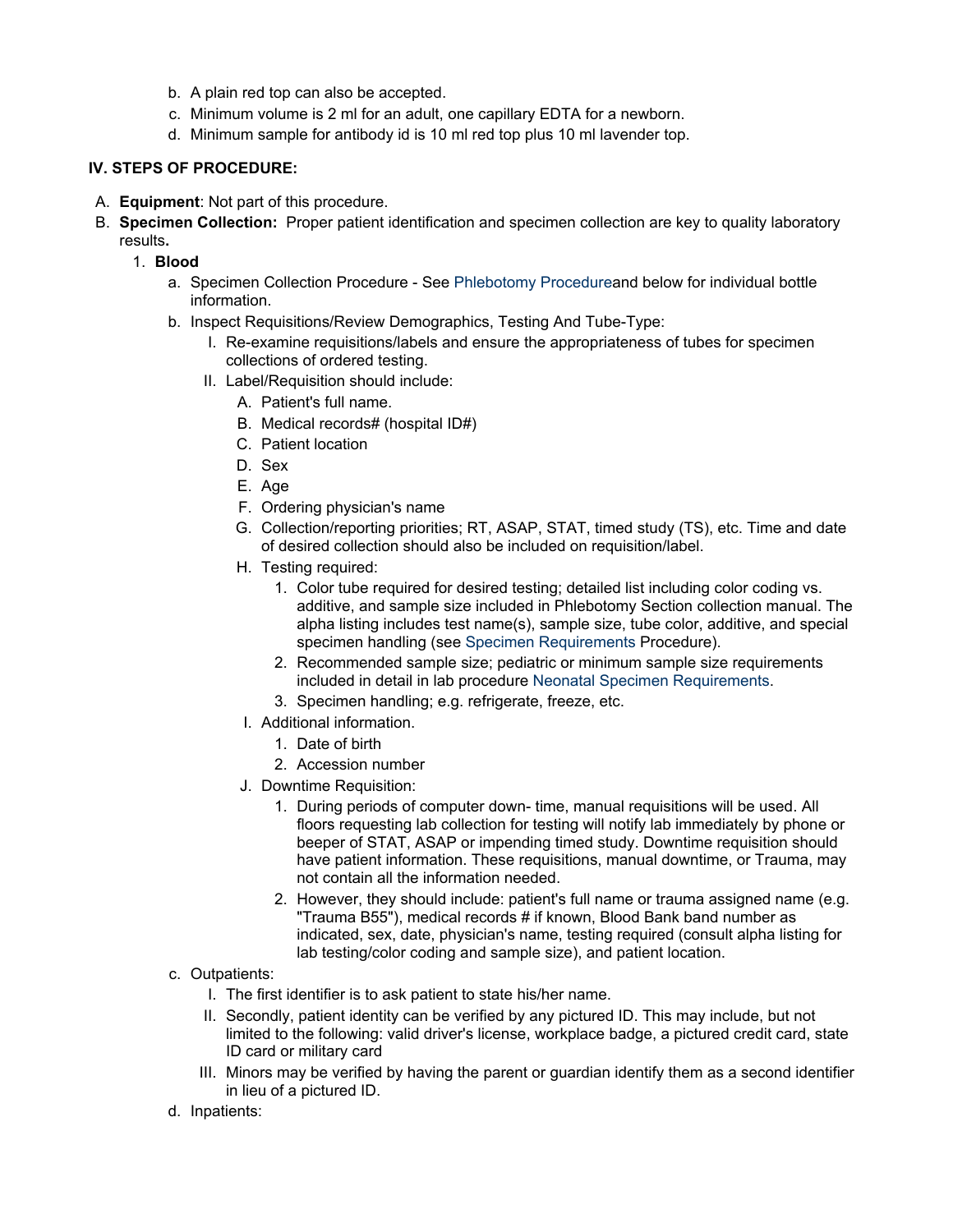- I. All inpatients must have a hospital armband affixed to their person (usually the wrist or ankle). The first identifier is to ask the patient his or her name. If patient is incoherent ask the nurse taking care of the patient to identify the patient.
- II. The second identifier is to check patient name and medical record number on the armband against the name & medical record number printed on the test order labels.
- e. Patient Preparation:
	- I. Before proceeding with the blood collection, review first if the patient needs special preparation or any special instructions such as fasting sample.
		- A. An overnight fast is required for most fasting specimens. Some tests, particularly lipids, triglycerides and lipoproteins, require further dietary restriction. For these tests, nothing should be eaten 14 hours prior to specimen collection. The evening before the specimen is drawn, the meal should contain no fatty foods or alcohol and must be complete before 6 pm.
	- II. Always identify yourself to the patient upon entering room; be congenial, professional, and polite. Be careful not to startle patient; this may alter test results.
	- III. Patient Identity: Absolute patient identity must be established prior to phlebotomy. At least two forms of patient identification should be used before obtaining blood samples.

#### f. Blood Cultures:

- i. Contact laboratory for collection bottles. No more than three (3) draws in a 24-hour period of time
- ii. BD Bactec blood culture bottles:
	- I. Aerobic bottle
		- A. BD Bactec Plus Aerobic/F Culture Vials
			- 1. Grey plastic cap, Blue septum ring, Grey label
			- 2. Optimal blood volume 8 10 ml.
			- 3. Acceptable blood volume 5 10 ml.
	- II. Anaerobic bottle
		- A. BD Lytic /10 Anaerobic/F Culture Vials
			- 1. Purple plastic cap, Purple septum ring, Purple label
			- 2. Optimal blood volume 8 10 ml.
			- 3. Acceptable blood volume 5 10 ml.
	- III. Pediatric bottle
		- A. BD Bactec Peds
			- 1. Pink plastic cap, Grey septum ring, Pink label
			- 2. Optimal blood volume 1 3 ml.
			- 3. Acceptable blood volume 0.5 5 ml.
	- IV. Store bottles in a cool dry place ( 2 25 degrees C) out of direct light.
	- V. DO NOT refrigerate once the bottles have been inoculated.
- iii. See Blood Culture Specimen Collection procedure or contact laboratory for detailed instructions regarding special preparation of site.
- iv. It is important to always try and obtain the recommended volume of blood for each bottle. Culturing adequate volumes of blood is the most important variable in optimizing microbial recovery.
	- I. Adult draw: 16 20 ml of blood per venipuncture.
	- II. Pediatric draw: 0.5 5 ml of blood per venipuncture
	- III. Fill bottles as outlined in table that follows:

| <b>Amount per</b><br>Venipuncture | Amount in<br><b>BACTEC Plus</b><br><b>Aerobic Vial</b> | Amount in<br><b>BACTEC Plus</b><br>Anaerobic Vial | <b>Amount in</b><br><b>BACTEC Ped</b><br><b>Plus Vial</b> |
|-----------------------------------|--------------------------------------------------------|---------------------------------------------------|-----------------------------------------------------------|
| $16 - 20$ mL                      | Split equally between aerobic and<br>anaerobic vials   |                                                   |                                                           |
|                                   |                                                        |                                                   |                                                           |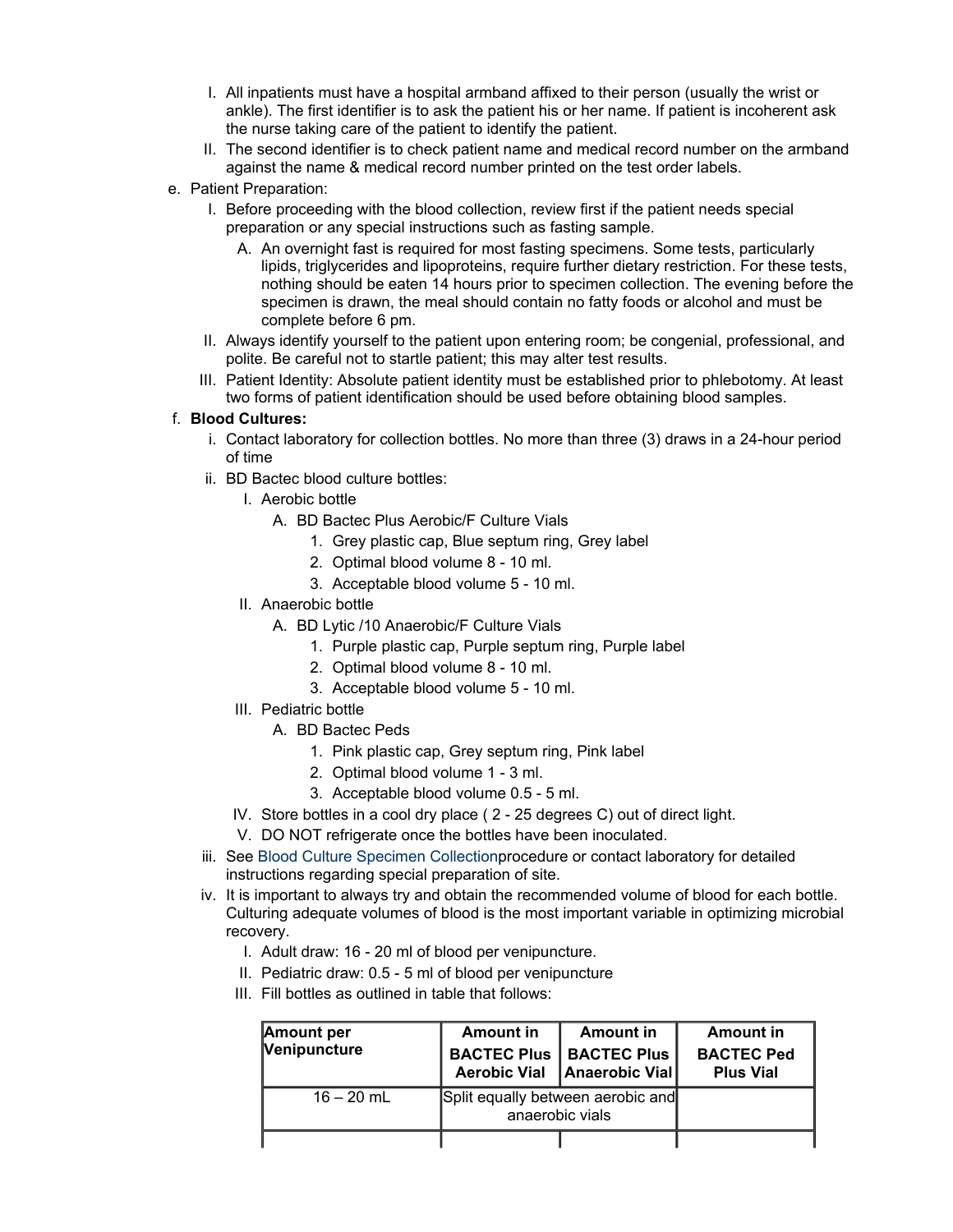| $13 - 16$ mL | 8 mL                   | $5 - 8$ mL |                        |
|--------------|------------------------|------------|------------------------|
| $10 - 12$ mL | $5 - 7$ mL             | 5 mL       |                        |
| $3 - 9$ mL   | entire blood<br>amount |            |                        |
| $<$ 3 ml     |                        |            | entire blood<br>amount |

- v. Blood Culture Collection from I.V.Site:
	- I. Collection of blood cultures from an I.V. site should only be performed when specifically ordered by the physician.
	- II. Have nursing personnel stop the I.V. for 3 minutes prior to drawing the specimen
	- III. Avoid drawing from lines within an hour of completion of antibiotic administration through I.V.
	- IV. Clean the catheter hub for 15 seconds with 70% alcohol prep.
	- V. Allow hub to air dry.
	- VI. With a syringe, discard the first 3ml of blood, for pediatric patients, discard the first 0.2ml of blood
	- VII. Using a new syringe, collect the blood for the culture.
	- VIII. Inoculate the bottles as outlined above.
	- IX. Mark each bottle using large lettering as "Line Draw".
- vi. Requests for AFB and fungus blood culture require special collection tubes. Contact laboratory

#### g. QuantiFERON TB Gold:

- i. Use the following collection tubes:
	- I. Nil Control (Grey cap with white ring)
	- II. TB Antigen (Red cap with white ring)
	- III. Mitogen Control (Purple cap with white ring)
	- IV. The labels on the tubes are also color-coded.
	- V. It is best to collect tubes in this order but not mandatory.
	- VI. Note: All 3 tubes must be collected and filled properly in order for the test to be run.
- ii. Collect 1 ml of blood by venipuncture directly into each of the QFT-TB Gold blood collection tubes.
	- I. The 1ml tubes fill relatively slowly, keep the tube on the needle for 2 3 seconds once tube appears to have completely filled to ensure the correct volume is drawn.
	- II. The black mark on the side of the tubes indicates the 1ml fill volume. The collection tubes are manufactured to draw 1ml +/- 10% and perform optimally within the range of 0.8 to 1.2 ml. If the level of blood in any tube is not close to the indicator line, collect another sample. Under or overfilling of the tubes outside of the 0.8ml to 1.2ml range may lead to erroneous results.
	- III. If a "butterfly needle" is being used to collect blood, a "purge" tube should be used to ensure that the tubing is filled with blood prior to the QFT-TB Gold tubes being used.
- iii. Immediately after filling, shake tube ten (10) times just firmly enough to ensure that the inner surface of the tube is coated in blood to dissolve antigens on tube walls.
	- I. Shaking should be similar to a firm hand shake. Over-energetic shaking may cause gel disruption and could lead to aberrant results.
- iv. Tube temperature should be between 17ºC to 25ºC at the time of tube filling.
- v. Label tubes appropriately.
- h. **Urine** For culture and routine urinalysis, please follow the clean catch midstream instructions listed below
	- a. Clean-Catch Midstream Urine Collections (females):
		- i. Wash hands thoroughly with soap and water. Dry completely
		- ii. Spread labia apart with one hand and thoroughly cleanse vulva with towelette. Keep labia continuously apart until urine is collected.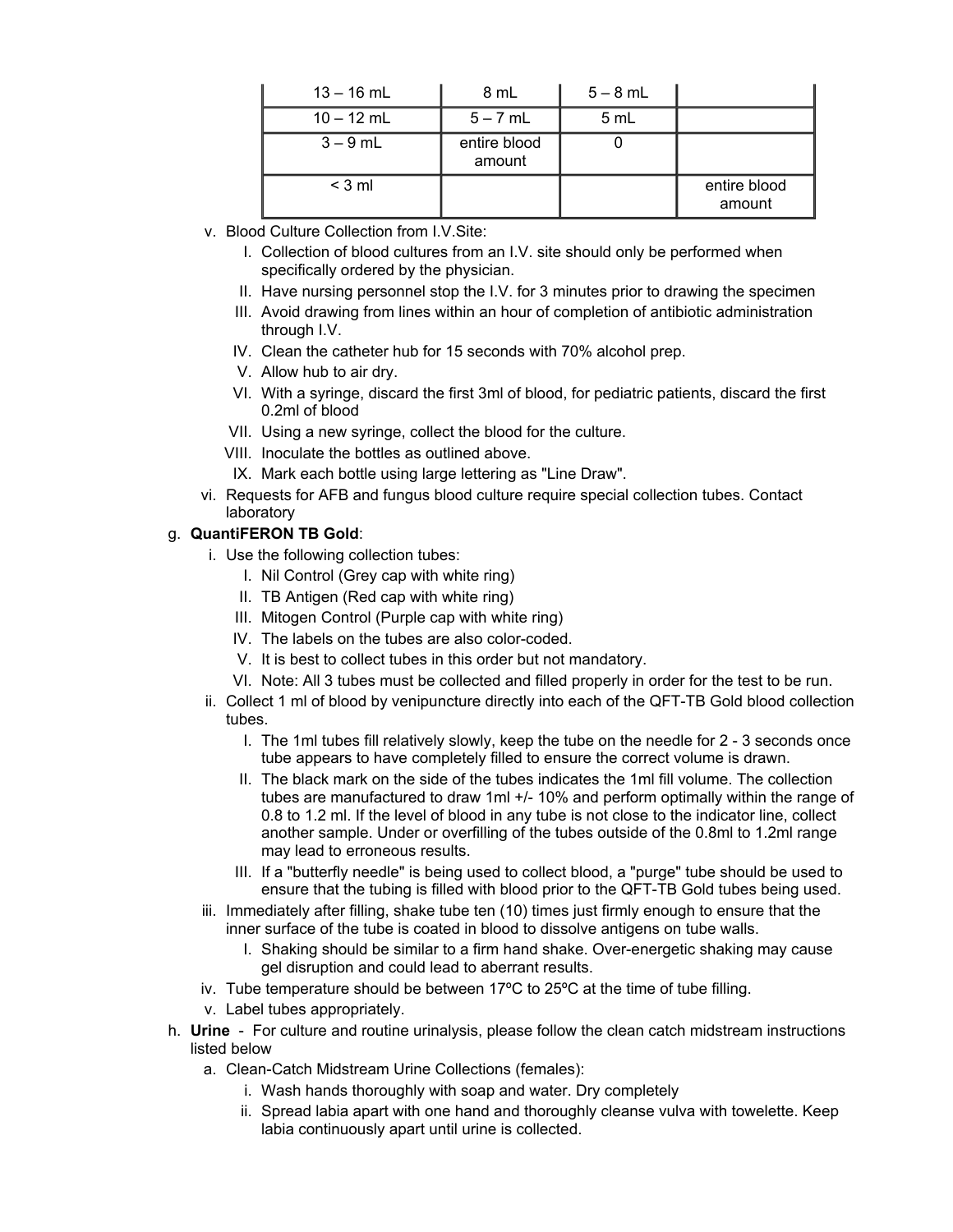- iii. Allow the first stream of urine to drain into the toilet and place a urine container under the stream and fill the container. Do not touch the rim or inner surface of the container.
- iv. Place and tighten lid on the container.
- v. Label container with patient's full name, medical record or requisition number date and time of collection.
- vi. Place specimen in a bio-hazard bag together with the requisition or nurse collected downtime form.
- vii. Keep specimen refrigerated until it can be transported to laboratory.
- b. Clean-Catch Midstream Urine Collections (males)
	- i. Wash hand thoroughly with soap and water. Dry completely.
	- ii. Completely retract foreskin (if uncircumcised) and thoroughly cleanse glans penis with towelette.
	- iii. Allow the first stream of urine to drain into the toilet and place a urine container under the stream and fill the container. Do not touch the rim or inner surface of the container.
	- iv. Place and tighten lid on the container.
	- v. Label container with patient's full name, medical record or requisition number date and time of collection.
	- vi. Place specimen in a bio-hazard bag together with the requisition or nurse collected downtime form.
	- vii. Keep specimen refrigerated until it can be transported to laboratory.
- c. Urine specimens for culture may be submitted in BD Vacutainer® C&S Preservative Tubes.
	- i. Tube must be filled to the minimum fill line.
	- ii. Mix tube 8-10 times immediatelty after filling.
	- iii. Specimen can be stored up to 48 hours at room temperature in preservative tube.
- d. Note: Urine specimens for AFB and Fungus should be first morning specimens; 3 consecutive clean, voided early morning specimens recommended for AFB. 24-hour collections are unacceptable.
- e. 24-Hour Urine Collections:
	- i. PHLS provides 24-hour urine collection containers with various types of preservatives depending on the test requested. Use the following procedure for the correct specimen collection and preparation.
	- ii. Note: Unless indicated by the physician, patient should maintain normal daily fluid intake, avoiding alcohol and non-prescription medications.
	- iii. Warn the patient of the presence of potentially hazardous preservatives in the collection container. To avoid burns, patients must not urinate directly into these containers. Urine should be collected in a separate bottle, then carefully poured into the bottle containing the acid.
	- iv. Instruct the patient to discard the first morning specimen and to record the time of voiding on the specimen collection container.
	- v. The patient should collect all subsequent voided urine for the remainder of the day and night.
	- vi. Collect the first morning specimen on day two (2) at the same time as noted on the day one.
	- vii. \*\* Note: All urine voided during the 24-hour period must be collected and saved. If one container is not sufficient, you need to pick up another one from the laboratory. Using a container other than that provided by the laboratory may compromise the specimen and require recollection.
	- viii. Send entire container to laboratory properly labeled with patient name, dates and time of collection.
	- ix. Label specimen with patient's full name, medical record or requisition number, date and time of collection.
	- x. Complete a nurse downtime form or blue and white requisition form with patient information, collection date and time and indicated clinical data.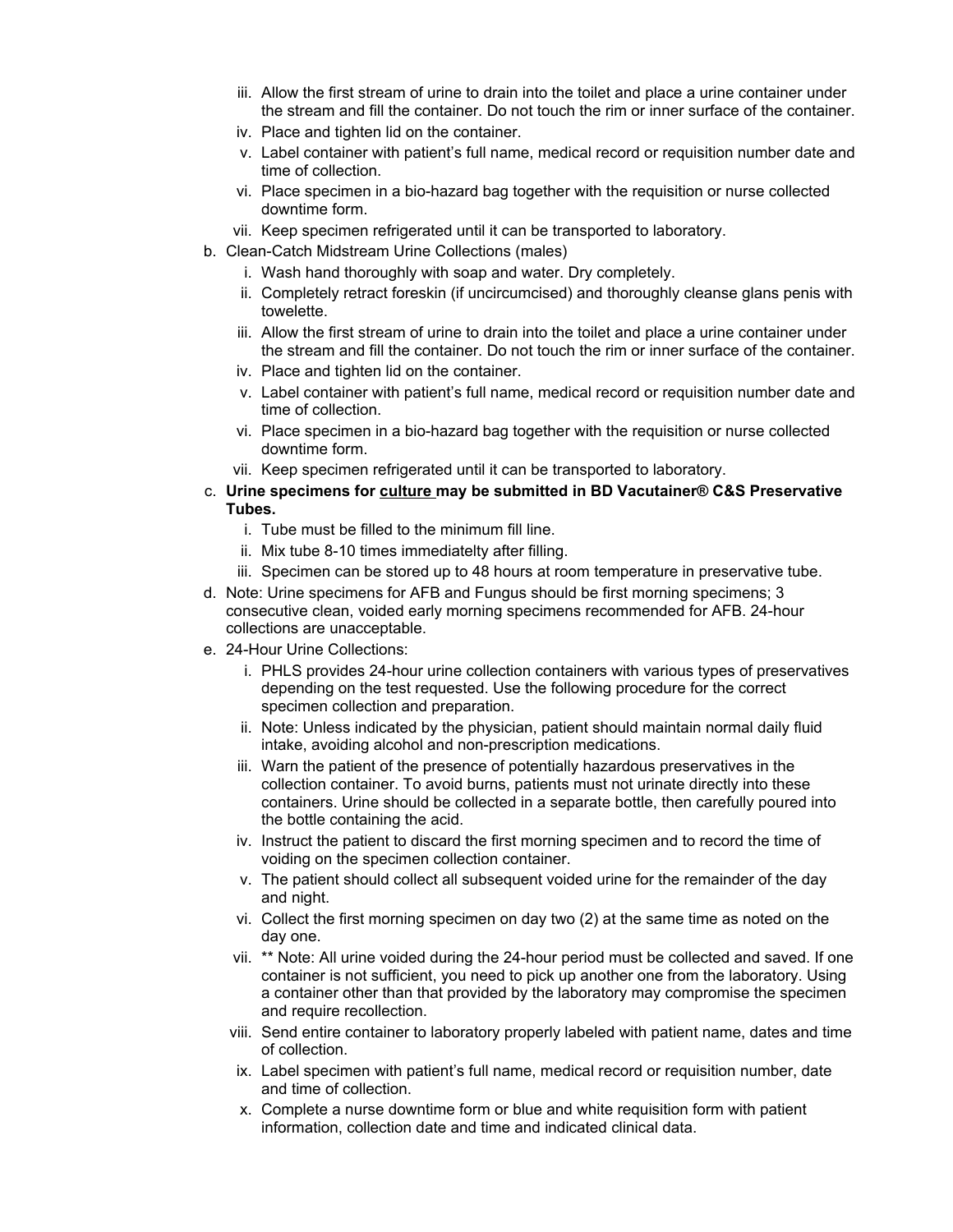- xi. Creatinine Clearance:
	- I. The patient should be hydrated by administering a minimum of 600ml of water before the collection period. During the collection period, the patient should continue to drink plenty of water and avoid coffee, tea, and drugs.
	- II. In addition to the 24-hour urine sample, creatinine clearance calculation requires the patient's height and weight and serum for creatinine, preferably collected during the time of the urine collection
- xii. Specimen should be submitted to PHLS within eight (8) hours following the end of the collection.

### i. Stool

- a. Stool for Hemosure i FOB Test One-step Immunologiacal Fecal Occult Blood Test
	- i. Need collection kit containing instructions
		- I. Sample collection paper
		- II. Sample collection tube
		- III. Specimen pouch
		- IV. Mailing envelope
	- ii. Lift toilet seat and position sample collection paper across the rim of the toilet bowl.
		- I. Secure adhesive tabs to the sides of the toilet rim.
		- II. Lower the toilet seat.
	- iii. Make a bowl movement onto the collection paper.
	- iv. Unscrew the purple cap from the sample collection tube.
		- I. DO NOT POUR OUT LIQUID.
	- v. Poke spiral applicator onto stool at 6 different sites.
		- I. Use only enough fecal material to cover the tip of the applicator.
		- II. DO NOT CLUMP, SCOOP, OR FILL THE TUBE.
	- vi. Screw the applicator back into the tube and secure tightly.
	- vii. Label the sample collection tube with patient name and date and time of collection.
	- viii. Place sample in specimen pouch.
- b. Stool for WBC by Leuko EZ Vue (Fecal Lactoferrin)
	- i. Collect fecal specimens into a clean, airtight container with no preservatives. Specimens should be stored between 2º and 8ºC or room temperature for up to 2 weeks from time of collection then stored frozen at -20ºC or lower.
- c. Stool Culture:
	- i. One stool specimen is submitted. If the initial stool culture is negative, then additional stool samples may be submitted for testing provided the patient collects them from different defecations on successive days.
	- ii. Stool specimens are not recommended on patients who have been hospitalized for >3 days and were not admitted with a diagnosis of gastroenteritis. Please indicate on the requisition if bacteria other than Salmonella, Shigella, Campylobacter, Escerichia coli 0157, Pleisiomonas, or Aeromonas are suspected. (Shiga Toxin testing is also included with all routine stool culture requests.) Vibrio and Yersinia will be cultured by special request only.
	- iii. If the specimen cannot be delivered directly to the laboratory within one (1) hour after collection, contact the laboratory to obtain the enteric transport media. (Cary-Blair, C&S medium)
	- iv. Avoid mixing stool specimen with any urine or water from toilet.
	- v. To collect specimen, you may use a wide mouth sterile container (similar to a margarine container), or raise the seat of the toilet, cover the bowl with clear plastic wrap and put the seat down.
	- vi. When you have obtained the specimen, take the enteric transport media container with the red fluid and put enough stool sample into the vial to raise the fluid level above the small arrow on the label. Shake vigorously until the contents are well mixed and store at room temperature. Do not refrigerate.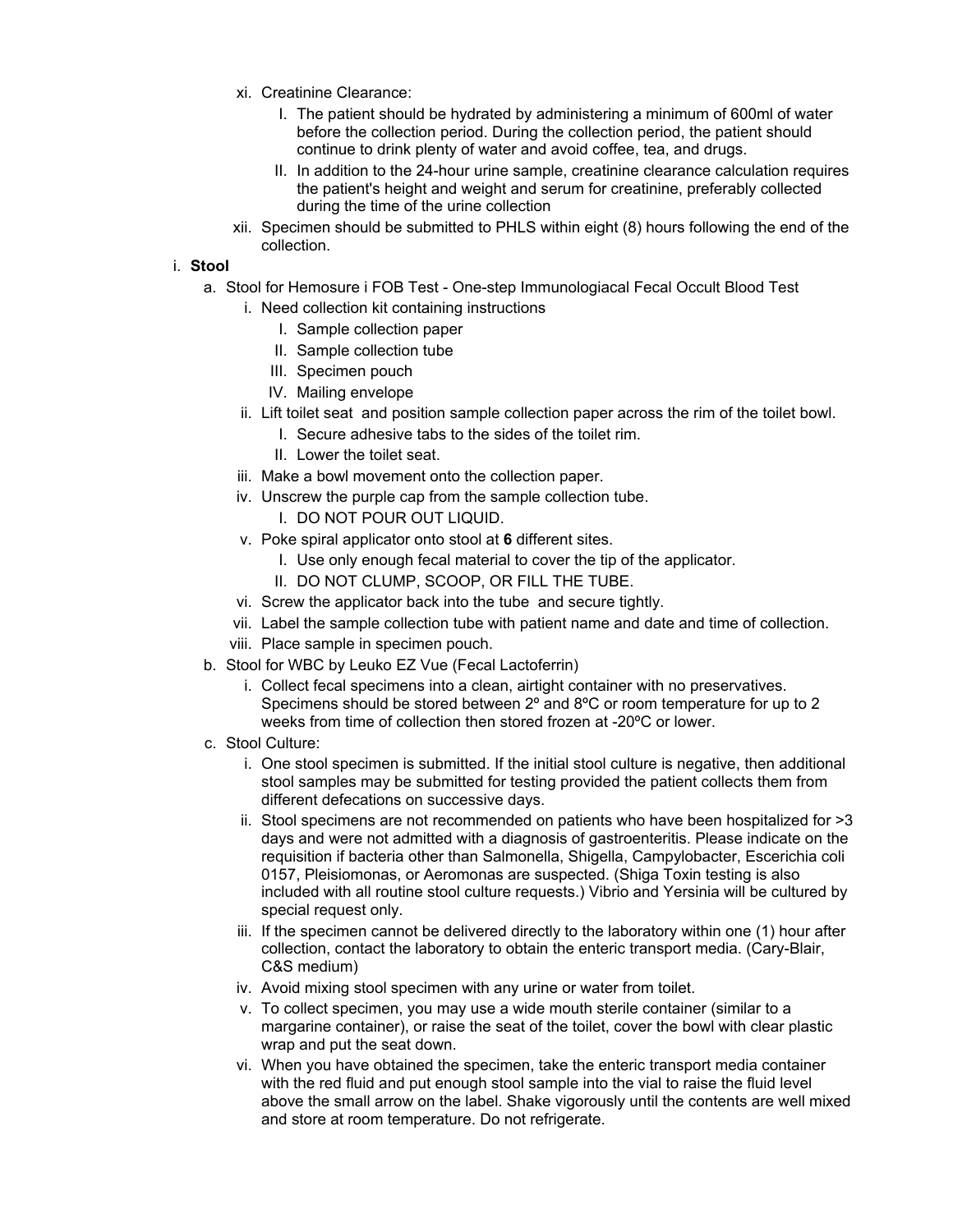- vii. This specimen may be collected at the same time as any other stool specimen.
- viii. Label the container with patient's name, medical record or requisition number, date and time of collection.
- ix. If fresh stool not in transport medium is submitted for culture , the specimen should be transported to the laboratory within 1 hr. of collection or refrigerated up to 24 hrs.
- x. Requests for gram stain, WBC smear, Leuko EZ Vue (fecal lactoferrin) rotavirus and Helicobacter pylori antigen must be submitted as raw stool.
- d. Rectal Swabs:
	- i. These should only be used for infants or acutely ill patients when a stool is not available for culture. Rectal swabs are also submitted for the detection of Neissseria gonorrhea or anal carriage of Streptococcus pyogenes. (Please indicate "r/o N. gonorrhea or r/o S. pyogenes on the requisition.)
	- ii. If the transport collection device contains two swabs remove one swab and discard. Gently insert the swab approximately 1" beyond the anal sphincter.
	- iii. Carefully rotate swab.
	- iv. Replace swab in transport container.
	- v. Label container with patient's full name, medical record or requisition number date and time of collection.
	- vi. Transport at room temperature.
- e. Ova and Parasites: Outpatient instructions and preparation
	- i. If the specimen cannot be delivered directly to the laboratory within 1 hour of collection, obtain collection kits with preservative and instructions from the laboratory.
	- ii. The collection kit will contain two (2) vials, a formalin vial and a PVA vial. Both vials must be collected from the same bowel movement or stool.
	- iii. Avoid mixing stool specimen with any urine or water from toilet.
	- iv. Collect as instructed, filling each vial so the fluid level is higher than the line or arrow on the side of vial. Select areas of the stool that are bloody or contain mucous.
	- v. Shake vigorously until the contents are well mixed.
	- vi. If collecting more than one specimen, collections must be from separate days. Three (3) specimens collected every other day are recommended.
	- vii. Store all vials at Room Temperature.
	- viii. Label container with patient's full name, medical record or requisition number date and time of collection.
	- ix. Send to laboratory as soon as possible.
	- x. Note: Specimens for O&P collected too soon after administration of mineral oil, magnesium, barium, or bismuth are unacceptable. Specimen collection should be delayed 5-10 days after any of these agents have been given.
- f. Giardia Antigen and/or Cryptosporidium:
	- i. If an O & P is also ordered, the same collection procedure as outlined above can be followed. If only a Giardia Antigen or Cryptosporidium is ordered, only a formalin vial is necessary.
- g. Clostridium difficile (C.difficile)
	- i. This requires a minimum of 1 ml or 1 gm of raw liquid or unformed stool.
	- ii. Collect in a sterile wide-mouth container.
	- iii. Refrigerate immediately and return to the laboratory within 24 hours of collection.
	- iv. Label container with patient's full name, medical record or requisition number, date and time of collection.
	- v. Carey Blair preservative is not acceptable.
	- vi. Colon / stool aspirates are considered fresh stool and are acceptable.
		- I. The following comment is added as an order comment automatically by Cerner on these specimen types.
			- A. Stool specimen (aspirate) obtained by physician.
	- vii. Colon washes or duodenal washes are not acceptable.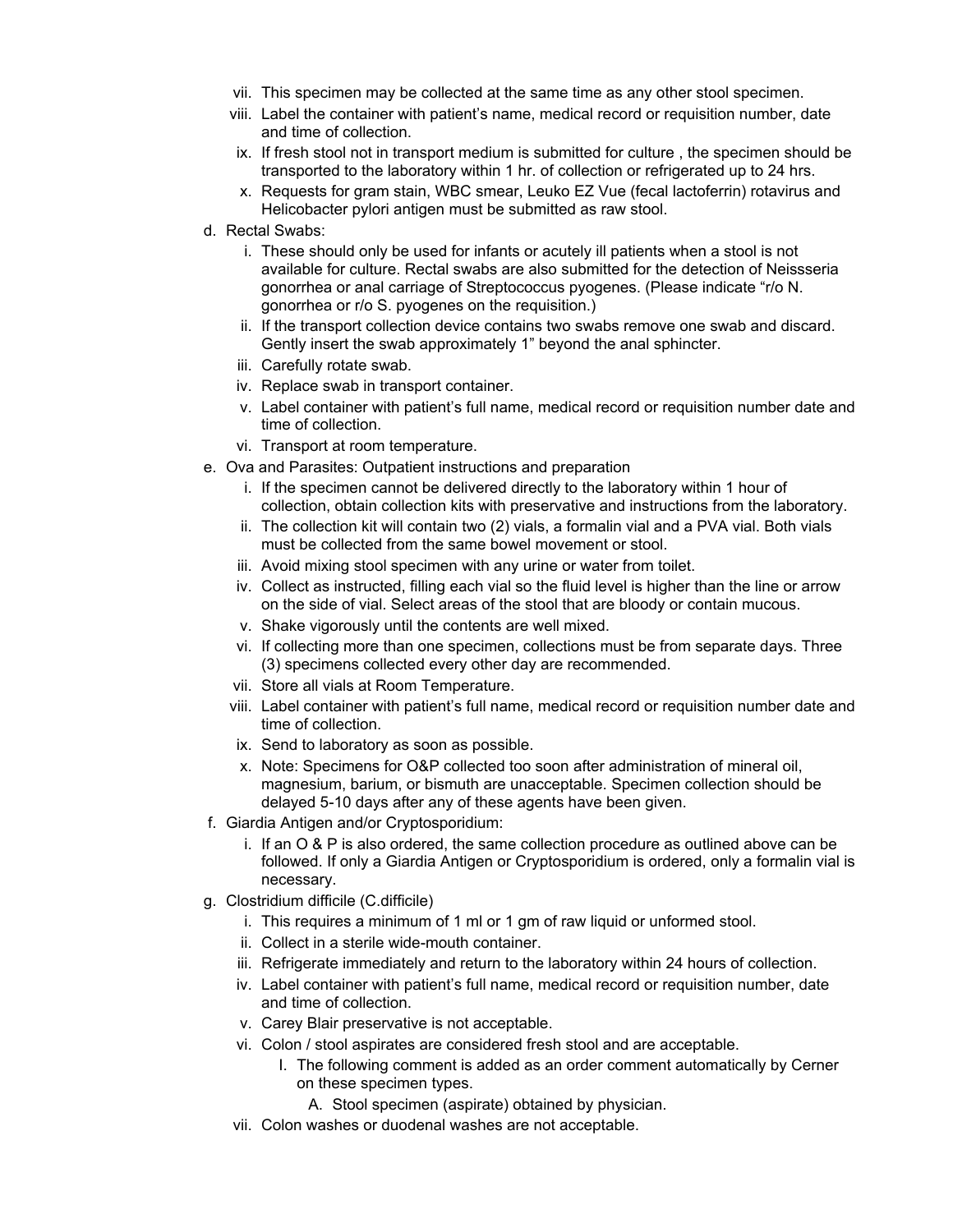- viii. Stools collected in any type of preservative are not acceptable.
- h. Rotavirus:
	- i. Submit raw stool in sterile container
	- ii. Minimum volume 1 gram. Refrigerate.
	- iii. Refrigerated specimen is good for 72 hours.
	- iv. If testing is delayed, freeze specimen at -20 $\mathrm{^0C}$  or lower rectal swabs are not acceptable.
	- v. Meconium stools are not recommended.
- i. Helicobacter pylori Antigen
	- i. Sumit raw stool in a sterile container
	- ii. Refrigerated specime is good for up to 72 hours.
- j. Shiga Toxin
	- i. Fresh fecal or frozen specimensFresh specimens should be tested as soon as possible after receipt.
		- I. If testing cannot be performed upon receipt, samples may be stored between 2° and  $8^{\circ}$ C or frozen ( $\leq$  -10°C) for up to 14 days from sample receipt.
	- ii. Fecal specimens in Cary Blair or C&S transport media.
		- I. Do not use fecal specimens in Formalin-based fixative (e.g. sodium acetate formalin, 10% formalin) or in alcohol-based fixative (e.g. polyvinyl alcohol).Specimens in transport media (C&S or Cary Blair) can be stored between 2° and 8°C or frozen ( $\leq$  -10°C) for up to 14 days from sample receipt.
- k. Pin-worm Paddles:
	- i. For the collection and examination of the pin-worm Enterobius vermicularis. Because of the migratory habits of the female pin-worm, specimens are best obtained a few hours after the patient has retired for the night, between the hours of 9:00 p.m. and midnight, or in the morning immediately upon rising before bathing or bowel movement.
	- ii. Hold the paddle by the cap and remove from the tube.
	- iii. Separate the buttocks and press the sticky side of the paddle against several areas of the perianal region.
	- iv. Replace the paddle in the tube for transport to the laboratory. Specimen should be delivered as soon as possible.
	- v. Label tube with patient's full name, medical record or requisition number and date and time of collection.

### j. Microbiology Culture Samples:

- a. Aerobic Culture:
	- i. The laboratory will provide you with routine transport or Mini-Tip transport swabs for the collection of routine/ aerobic cultures, gram stains and wet mounts. Swabs containing Stuart's or Amies holding media are acceptable for bacterial culture. Only swabs containing Stuart's are acceptable for PCR testing. For viral cultures, use viral transport media.
	- ii. Typical sources are throat, ear, aerobic wound, cervical or genital specimens for routine bacterial culture, yeast screens, wet mounts, rapid group A strep scree or KOH prep.
	- iii. Peel apart package.
	- iv. Remove swab holding the plastic cap.
	- v. Collect specimen on swab.
	- vi. Replace the swab into the transport container.
	- vii. Maintain at room temperature.
	- viii. Label with patient's full name, medical record or requisition number, date and time of collection and INDICATE SOURCE on the label.
	- ix. Label must be placed on the culturette swab and not on the paper wrapper.
	- x. Forward promptly to the laboratory at ambient temperature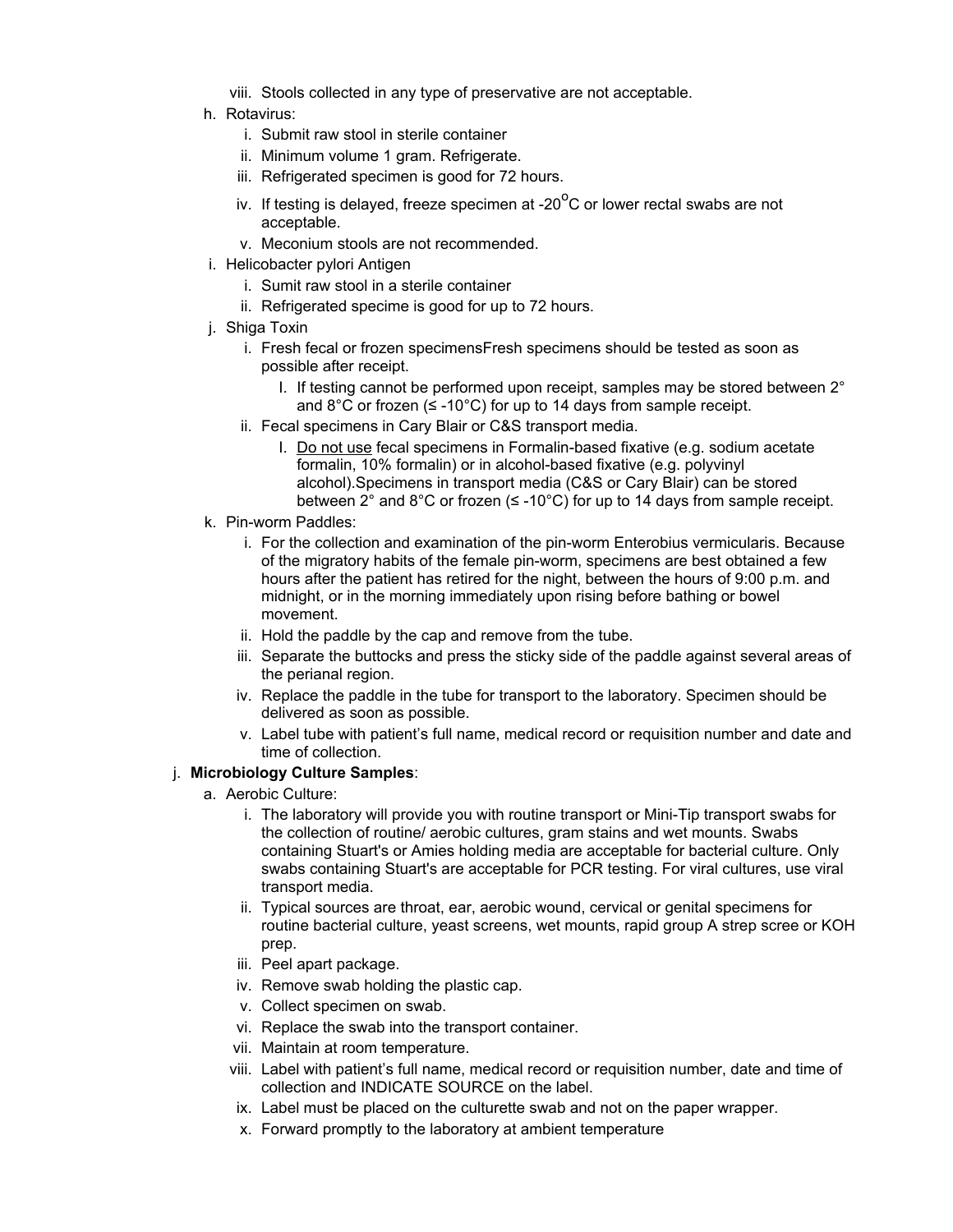- b. Mini-Tip Culturette:
	- i. Typical Sources include: nasopharyngeal, eye and male urethral specimens. (See below for special collection procedure for nasopharyngeal specimens for influenza, RSV and Pertussis.)
	- ii. Peel apart package.
	- iii. Remove swab holding the plastic cap.
	- iv. Collect specimen on swab.
	- v. Replace swab into the transport container.
	- vi. Maintain at room temperature.
	- vii. Label with patient's full name, medical record or requisition number, date and time of collection and INDICATE SOURCE on the label.
	- viii. Label must be placed on the culturette swab and not on the paper wrapper.
	- ix. Forward promptly to the laboratory at ambient temperature
- c. Throat Specimens:
	- i. Using a tongue blade to hold the tongue down, rub the swab over the posterior pharynx, tonsillar area, behind the uvula and any inflamed or ulcerated areas.
	- ii. Withdraw the swab, being careful not to touch the cheeks, teeth or gums.
	- iii. Insert swab back into the transport container.
	- iv. Label container with patient's full name, medical record or requisition number date and time of collection.
	- v. Forward promptly to the laboratory at ambient temperature.
	- vi. \*Note: Swabs with gel preservative are not acceptable for Rapid Group A testing.
- d. Nasopharyngeal Specimens:
	- i. Influenza A and B or RSV
		- I. Nasal washes or aspirate are preferred but Dacron, rayon, or flocked mini-tip placed in universal transport media (UTM) are acceptable.
			- A. One swab in UTM is adequate for Influenza A and B and RSV.
		- II. Gently pass the swab through the nose and into the nasopharynx.
		- III. Rotate the swab on the nasopharyngeal membrane and allow the swab to remain in place for 10-15 seconds to absorb the organisms.Keep the swab near the septum and floor of the nose.
		- IV. Remove the swab carefully and place in transport media. Be sure the lid is on tight.
		- V. Label container with patient's full name, medical record or requisition number date and time of collection.
		- VI. Forward promptly to the laboratory at ambient temperature.



- ii. Bordetella pertussis (Culture, PCR or DFA)
	- I. a.Collect swab from the nasopharyngeal cavity using a Green Top Mini-Tip culture swab.
		- A. Do not use wood, plastic, or calcium alginate swabs.)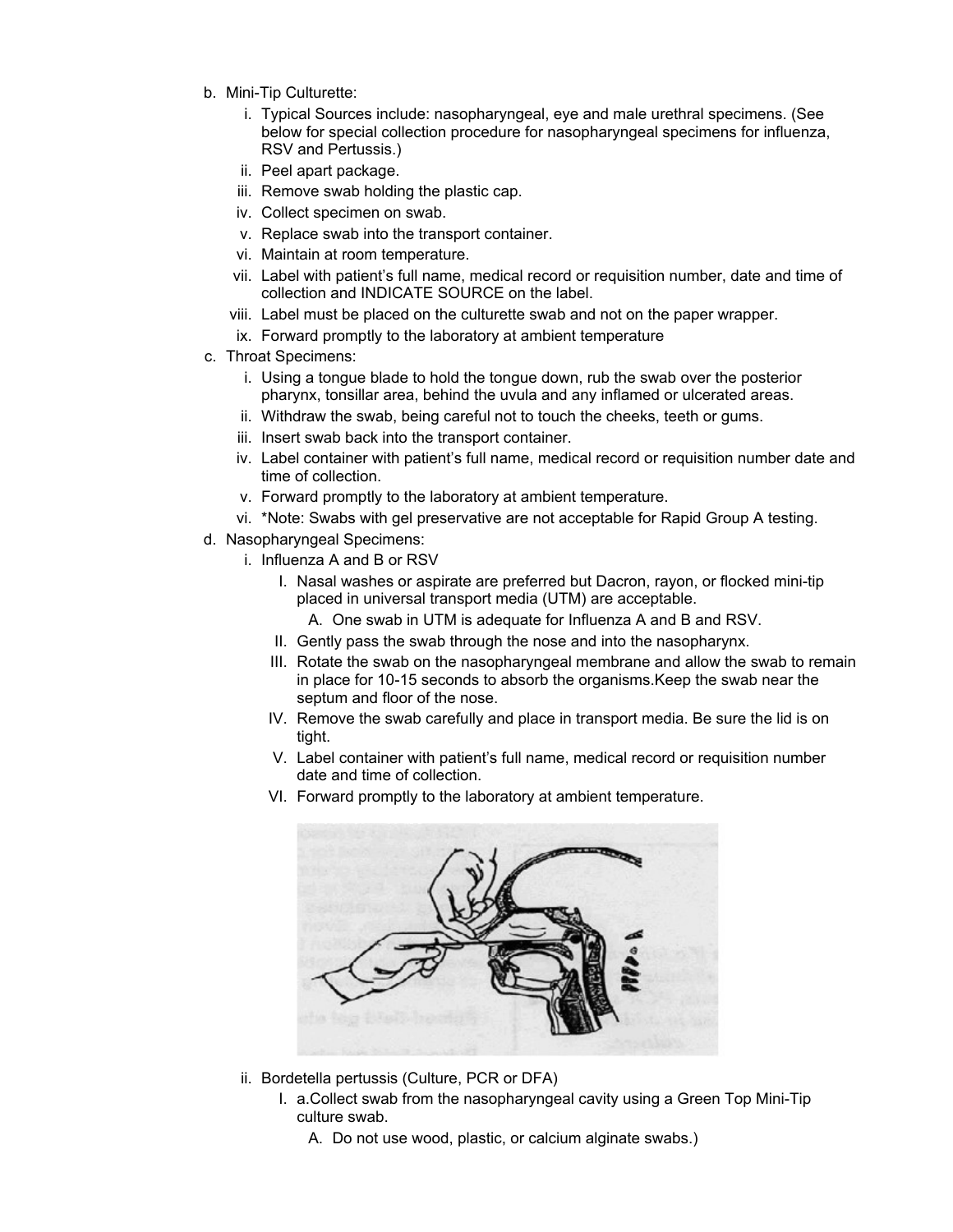- II. Collect one mini- tip swab for each test ordered, i.e. PCR and DFA, collect 2 swabs. Dacron or rayon mini-tip swabs containing Stuart's or Amies holding media are acceptable.
- III. See above procedure and illustration for proper collection technique.
- IV. Repeat the collection steps using the same swab entering the other nostril into the nasopharynx.
- V. Remove the swab carefully and insert it into the transport container.
- VI. Label container with patient's full name, medical record or requisition number date and time of collection.
- VII. Forward promptly to the laboratory at ambient temperature.
- iii. Respiratory Viral Screen to be sent to Rady Children's Hospital
	- I. Contact the PMC Microbiology Department for special media. (760-739-3043)
- e. Nasal Swabs:
	- i. Submitted primarily for detection of Methicillin Resistant Staphylococcus Aureus (MRSA) carriers.
	- ii. Insert swab approximately 2.5 cm into nares
	- iii. Firmly sample the anterior membrane by rotating the swab five times and leaving it in place for 10 - 15 seconds..
	- iv. Repeat process on the other side.
	- v. If two swabs are provided, collect the sample using both swabs.
	- vi. Routine MRSA screening will be performed by culture unless otherwise specified. IF PCR testing is required, this must be written on the requisition.
	- vii. Only swabs collected in Stuart's medium are acceptable for PCR.
		- I. Copan Venturi Tran-system Liquid Stuart dual applicators with breakable tip is preferable.
	- viii. Label container with patient's full name, medical record or requisition number date and time of collection.
	- ix. Forward promptly to the laboratory at ambient temperature.



- f. Anaerobic Culture:
	- i. When ordering a culture for ANAEROBIC ORGANISMS, always include both the aerobic culturette and anaerobic culturette. If only an aerobic culturette is submitted, the specimen will not be processed for anaerobic culture testing. (Outpatient specimens may be submitted in E swab Transport System and are acceptable for aerobic and anaerobic culture.)
	- ii. Syringe aspirates or tissue specimens are preferred.
		- I. If submitting a syringe, remove the needle and place the syringe cap on the end. DO NOT submit a specimen with the needle attached.
		- II. Tissue should be collected in sterile container rather than a swab.
	- iii. To use Anaerobic collection system: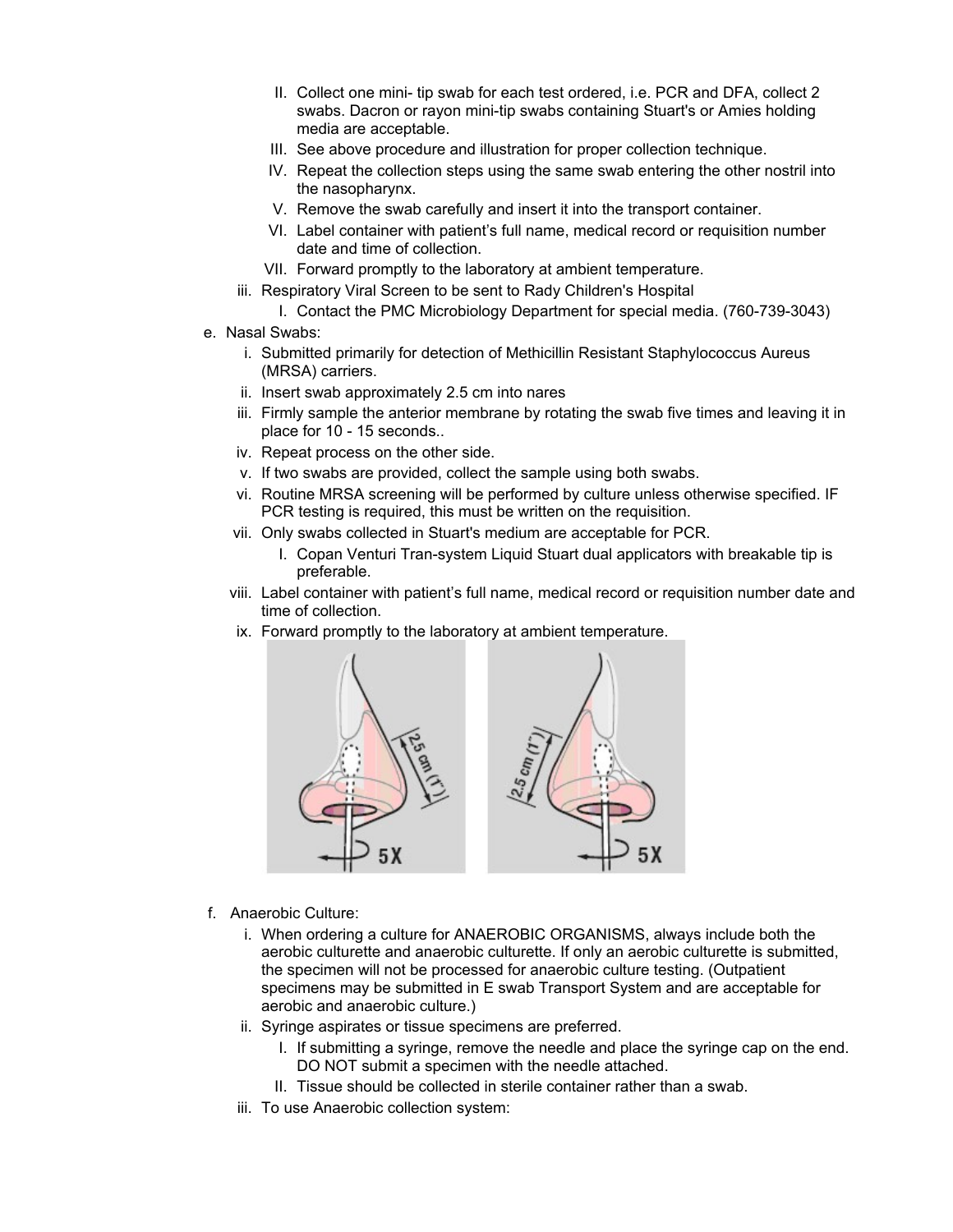- I. Peel apart package; pull out swab using white plunger; do not take off grey stopper at anytime.
- II. Collect specimen on swab .
- III. Replace swab and push down gently on the white plastic plunger, forcing the inner glass tube into large glass tube. Plunger should be flush with rubber stopper surface.Store at room temperature.
- iv. Label culture tube with patient's full name, medical record or requisition number, date and time of collection, and Source.Do not place label on the paper wrapper.
- v. Forward promptly to the laboratory at ambient temperature.
- g. Chlamydia/Neisseria gonorrhoeae RNA, TMA:
	- i. Endocervical or urethral swabs:
		- I. Follow instructions in the APTIMA® Combo 2 Assay Unisex Swab Specimen Collection Kit.
	- ii. Vaginal swabs:
		- I. Follow instructions in the APTIMA® Combo 2 Vaginal Swab Collection Kit.
	- iii. Urine:
		- I. Follow instruction in the APTIMA® Urine Specimen Collection Kit.
- iv. All other sources: Contact the laboratory for specific instructions.
- h. Sure Swab® APTIMA® Vaginal Collection Kit (Orange Label)
	- i. Vaginal Swabs Only
		- I. Follow instructions in the APTIMA® Vaginal Collection kit.
	- ii. This swab can be used to test for any of the following:
		- I. Chlamya trachomatis / Nisseria gonorrhoeae RNA, TMA
		- II. Bacterial vaginosis DNA, Quantitative PCR (Lactobacillus species, Atopobium vaginae, Megasphaera species, Gardnerella vaginalis)
		- III. Candidiasis PCR (C.albicans, C.glabrata, C.tropicalis, C.parapsilosis)
		- IV. Herpes simplex virus 1&2
- i. Wet Mounts
	- I. Vaginal wet mounts will be examined for the presence of yeast, clue cells, Trichomonas, and WBCs.
	- II. Collect vaginal secretions on a routine transport swabs.
	- III. Label container with patient's full name, medical record or requisition number date and time of collection.
	- IV. Transport at room temperature within 24 hours.
	- V. If Trichmonas is suspected, best results are obtained if the specimen is submitted within 4 hours of collection.
	- VI. Genital Culture
		- I. Note: Do Not use lubricant during procedure, it can be toxic to Niesseria.
		- II. Wipe the cervix clean of vaginal secretions.
		- III. With a sterile swab, obtain discharge from the endocervical glands.
		- IV. If no exudate is seen, insert the swab into the endocervical canal and rotate.
		- V. Place swab in culturette.
		- VI. Label with patient's full name, medical record or requisition number, date and time of collection
		- VII. Do not refrigerate, transport promptly to laboratory.
	- VII. Group B Strep
		- I. For the detection of Group B Streptococci in women.
		- II. Use the Cepheid Collection Device: Copan Venturi Tran-system Liquid Stuart dual applicators with breakable tip.
		- III. Collection procedure:
			- A. Wipe away excessive amounts of secretion or discharge.
			- B. Remove both marked swabs from the transport container.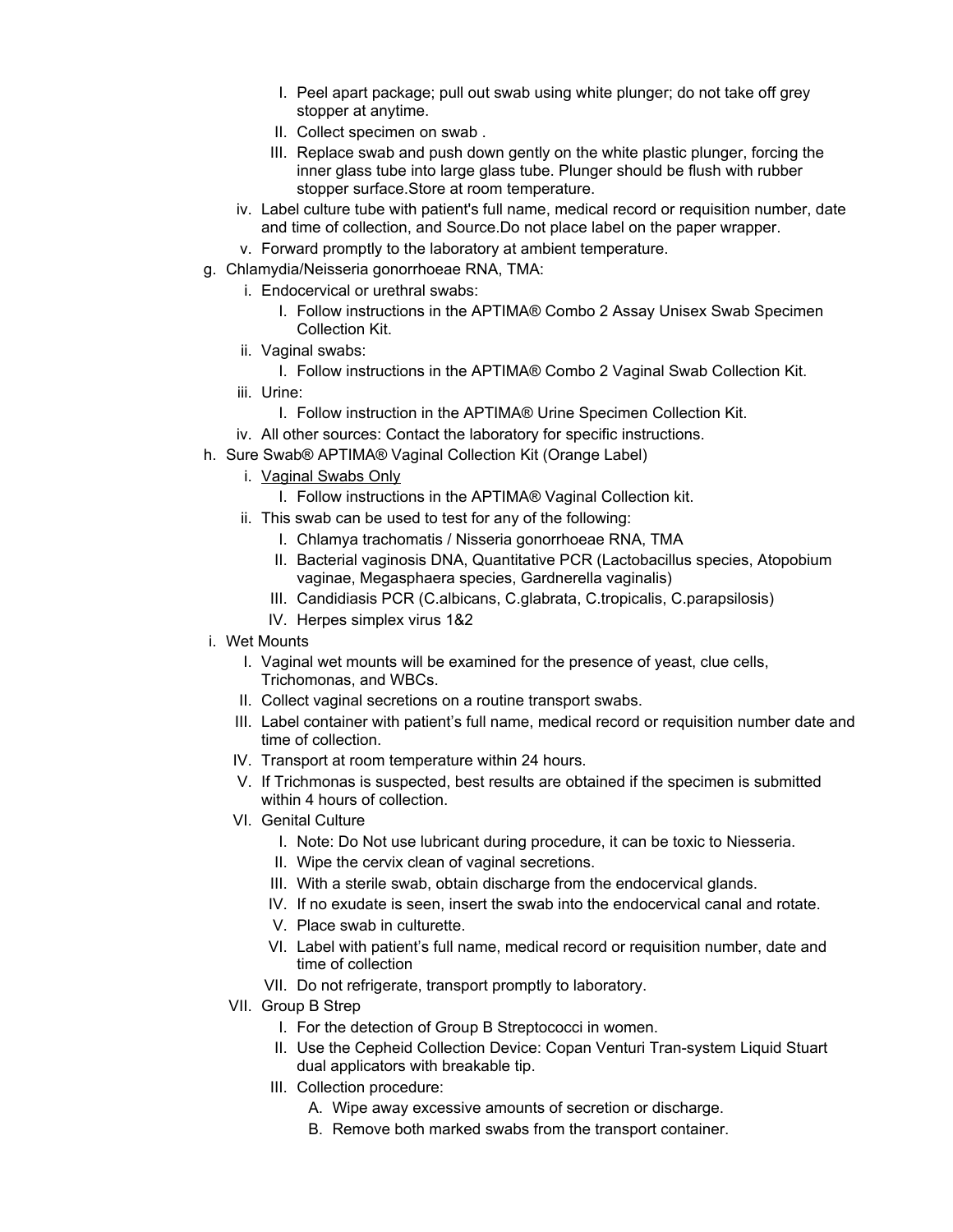- C. Carefully insert both marked swabs into the patient"s vagina. Sample secretions from the mucosa of the lower one-third part of the vagina. Rotate the swabs three times to ensure uniform sample on both swabs.
- D. Using the same marked swabs, carefully insert both swabs approximately 2.5 cm. beyond the anal sphincter, and gently rotate to sample anal crypts.
- E. Place both marked swabs in the transport container.
- F. Transport to the laboratory promptly.
- IV. Label container with patient's full name, medical record or requisition number, date and time of collection and see specimen labeling section of this procedure.
- j. Sputum Collection:
	- i. Contact the laboratory for this kit.
	- ii. For the collection of sputum specimens for routine culture, AFB culture\*, fungus culture, or cytology.
		- I. For fungal culture, three consecutively collected early-morning specimens are recommended.
		- II. For AFB collect three (3) early morning specimens from a deep cough or 3 consecutively collected specimens, each collected in 8 - 24 hour intervals with at least one being an early morning specimen.
	- iii. The first morning Deep Cough specimen is the most desirable; however, Deep Cough specimens obtained at any other time are equally acceptable.
	- iv. Have patient brush his/her teeth and rinse well with water. Remove dentures if necessary.
	- v. Remove collector from plastic bag.
	- vi. Lift hinged top.
	- vii. Produce sputum with a deep cough and expectorate it into container.
	- viii. Close the lid tightly.
	- ix. Label specimen container with patient's full name, medical record or requisition number, date and time of collection.
	- x. Refrigerate specimen if unable to transport to lab within 2 hours of collection. For AFB collect three (3) early morning specimens from a deep cough or 3 consecutively collected specimens, each collected in 8 - 24 hour intervals with at least one being an early morning specimen.
- k. Fungus Specimen Collections for Culture and KOH:
	- i. Hair
		- I. Examine the head for scaly patches. Broken hairs, pus or crusting may be visible.
		- II. With tweezers or forceps, grasp the hair above the infected area where the hair shaft looks healthy. Remove at least 10 hairs and place in a sterile container, such as a urine collection cup.
		- III. If the hairs are broken, and significant crusting is seen, use a sterile scalpel blade to scrape these hairs and material into a sterile container.
		- IV. Label the container with patient's full name, medical record or requisition number, date and time of collection.
	- ii. Nail
		- I. Clean the nail surface with 70% alcohol.
		- II. With a sterile scalpel, scrape off the exterior surface of the nail. Discard these scrapings.
		- III. With a new scalpel, scrape off a deeper portion of the nail into a sterile container.
		- IV. Nail clippings or a removed nail may be submitted in a sterile container.
		- V. Label the container with the patient's full name, medical record or requisition number, date and time of collection.
	- iii. Skin
		- I. Skin specimens may be the webbing between toes, a ringworm lesion, or vesicles in the skin surface.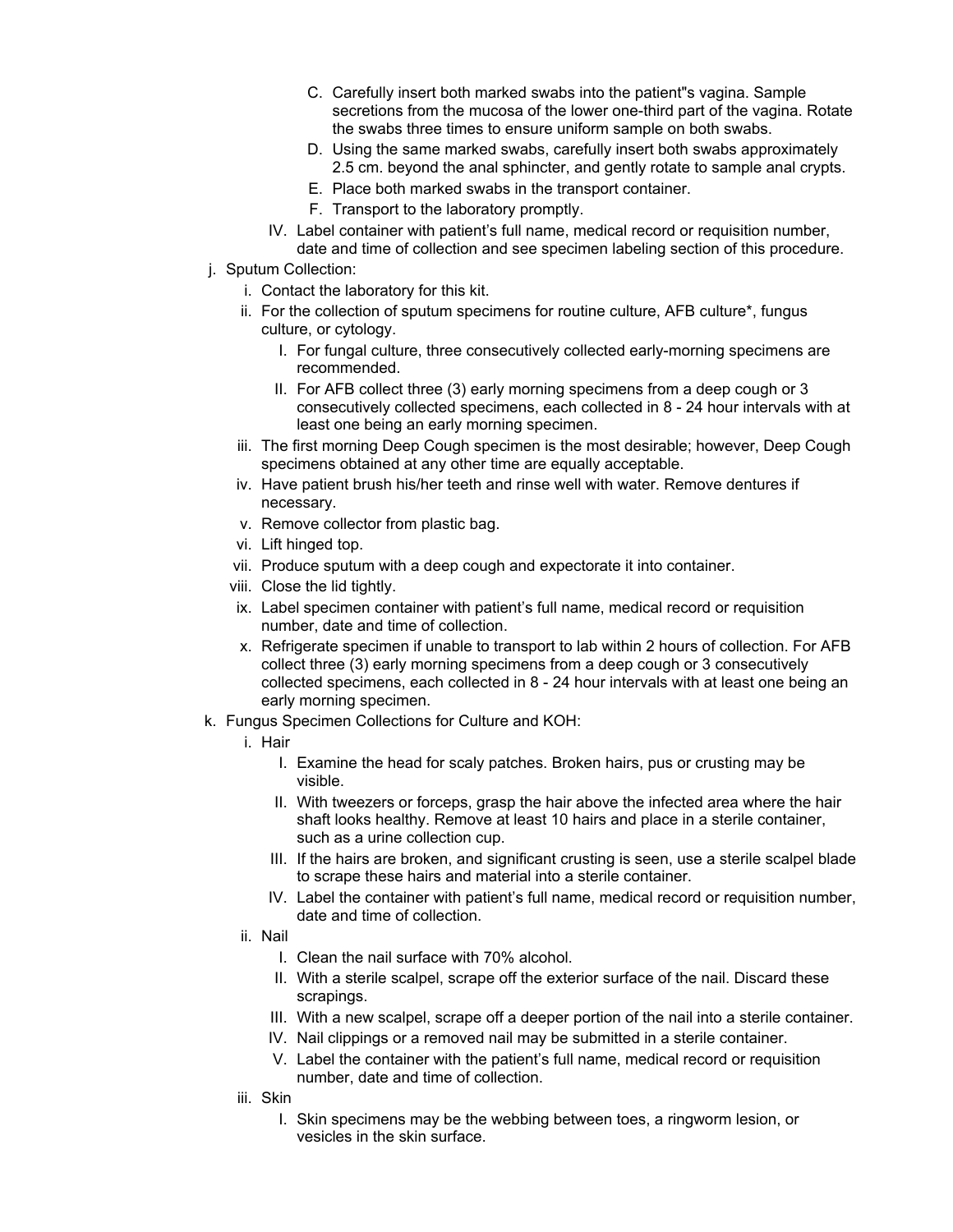- II. Wipe the affected area with 70% alcohol and allow to dry completely.
- III. With the flat side of a sterile scalpel, scrape the skin. Place the scrapings in a sterile container.
- IV. For loose skin, crusty lesions or large vesicles, the sharp side of a scalpel may be used to scrape away the specimen. Avoid causing nicking or bleeding, if possible.
- V. Label container with patient's full name, medical record or requisition number date and time of collection.
- iv. KOH only
	- I. If a KOH is requested with no culture, the skin or nail scrapings and hair shafts may be placed between two (2) glass microscope slides.
	- II. Tape the slides together and place in a container.
	- III. Label container with patient's full name, medical record or requisition number date and time of collection. .
- l. Viral Cultures:
	- i. Nasopharyngeal washing or aspirates, urine, stool or tracheal aspirate I. Place in sterile, leak-proof container.
	- ii. Swabs or Tissues:
		- I. Immediately transfer to viral transport media
	- iii. Transport specimen immediately to the laboratory. If unable to transport immediately, specimens should be stored as follows:
		- I. Ambient 2 hours
		- II. Refrigerated 72 hours
		- III. Frozen: Unacceptable
	- iv. Calcium alginate, dry or wood shaft swabs are not acceptable.
- C. Specimen Handling: Most laboratory tests are performed on anticoagulated plasma, serum or whole blood.
	- 1. Labeling:
		- a. To avoid any adverse errors made due to an improperly labeled specimen, it is imperative that proper labeling criteria are met at all times.
		- b. Requirements for all specimens coming to the laboratory for testing require that each specimen have a label on the container in which it is held. It is not acceptable to label the container lid, ziplock bag or any other transport container.
		- c. All specimens should be labeled legibly with the following information:
			- i. Patient's name (last name, first name). If the patient is not yet registered, a downtime ID band must be used.
			- ii. Patient's medical record number or other appropriate identification (e.g. blood bank armband number or trauma number) if medical record number is unavailable.
			- iii. Blood bank armband number must be on the label if any immuno- hematology (e.g. crossmatch, type & screen) are ordered.
			- iv. Date and time of collection.
			- v. Initials of person collecting the specimen. Employees of Palomar Health are to use their employee id number.
			- vi. The source of the specimen (e.g. throat swab, spinal fluid, bladder, etc.) if other than blood or urine.
	- 2. Handling: Refer to form, Specimen Stability and Handling for details by test.
		- a. Tubes should be kept in a vertical, closure-up position as much as possible during handling, transport and storage.
		- b. Most specimens should be maintained at room temperature before and during transport to the laboratory.
		- c. Most specimens for chemistry testing that are not tested within 8 hours of collection should be refrigerated. Specimens not tested within 48 hours of collection should be frozen. Frost free freezers are not suitable for long term frozen storage.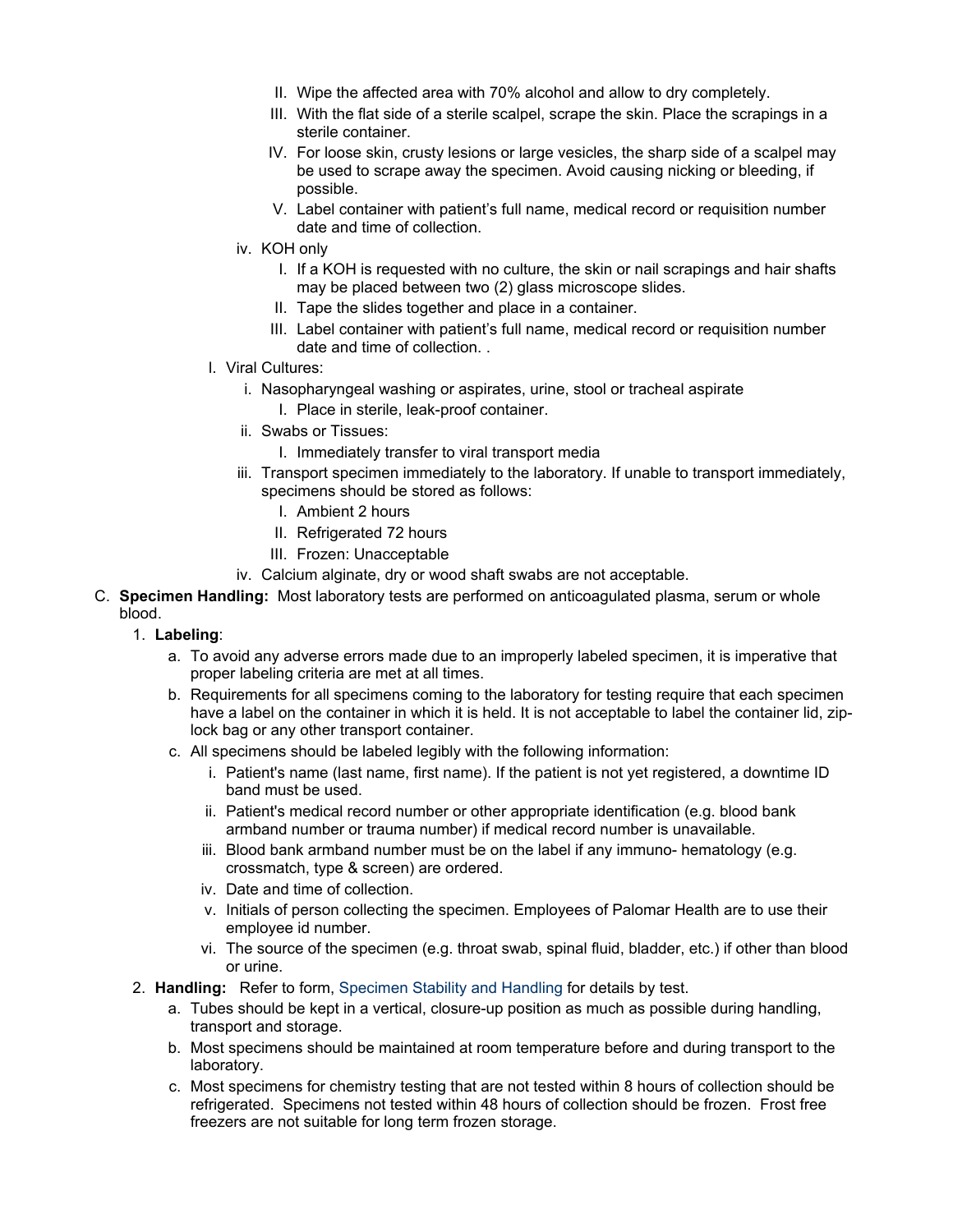- d. Time sensitive specimens with special handling requirements should be processed within defined time limits and are generally not suitable for other types of testing.
- e. The following is the list of tubes referred to in the Specimen Requirements procedure:
	- i. Green top tube. This tube contains lithium heparin used for the collection of heparinized plasma for chemistry tests or whole blood for special tests. After tube has been filled with blood, immediately invert the tube several times in order to prevent coagulation. Gently invert tubes 8 - 10 times immediately after collection.
	- ii. Grey top tube. This tube contains potassium oxalate as an anticoagulant and sodium fluoride as a preservative, used to preserve glucose in while blood and for some special chemistry tests. After tube has been filled with blood, immediately invert the tube 8-10 times in order to prevent coagulation
	- iii. Lavender top tube. This tube contains EDTA as an anticoagulant used for most hematological procedures, BNP and hemoglobin A1c After tube has been filled with blood, immediately invert the tube 8-10 times in order to prevent coagulation
	- iv. Light Blue top tube. This tube contains sodium citrate as an anticoagulant used for the collection of blood for coagulation studies. After tube has been filled with blood, immediately invert the tube 3-4 times in order to activate the anticoagulant. Note: It is imperative that the tube be completely filled. The ratio of blood to anticoagulant is critical for valid coagulation study results. If using a butterfly, it is important to waste a tube of blood before drawing the light blue top tube to avoid short draw.
	- v. Red top tube (plain). This tube is a plain vacutainer containing no anticoagulant used for collection of serum for selected chemistry tests, especially drug levels.
	- vi. Serum Separator Tube (SST). This tube contains a clot activator and serum gel separator used for various laboratory tests. Note: Invert the tube 5 times to activate the clotting and let stand for 30 minutes before centrifugation.
	- vii. Special Collection Tubes. Some tests require specific tubes for proper analysis. Please contact the laboratory prior to patient draw to obtain the correct tubes.
	- viii. Note: Insufficient mixing may lead to microclot and fibrin strand formation.
- f. Some samples are required to be FROZEN. Specimens that require freezing should be centrifuged, separated, serum and/or plasma transferred to a plastic tube with the patients full name, date and time of collection. Store tubes in an upright position with at lease 1 cm of airspace at the top.
- g. Some samples are tested as WHOLE BLOOD. Collect a sufficient amount of blood proportional to the appropriate anticoagulant, gently mix tube 6- 10 times immediately after collection. Take note of the proper specimen storage requirement depending on the test/s ordered. If whole blood sample needs to be refrigerated, store specimen in the refrigerator until transported to the laboratory. NOTE: Tubes intended for whole blood analysis are not to be centrifuged or separated. Tubes that have been centrifuged are generally not suitable for whole blood analyzis, with some exceptions, e.g., hemoglobin A1c. DO NOT freeze whole blood unless specifically instructed to do so.
- h. Some tests require samples to be placed on ice immediately after collection. The tube is placed in a biohazard bag and the biohazard bag is placed in the ice. Ice with a small amount of water (slush) is best to assure complete chilling of the tubes.
- i. Some tests should be stored at room temperature and not refrigerated prior to testing, e.g., lactate dehydrogenase, LD isoenzymes, coagulation tests.

### 3. Centrifugation:

- a. Allow serum tubes to clot for 30 minutes prior to centrifugation. Serum samples should be adequately clotted prior to centrifugation.
- b. Centrifugation should be performed at 3000 rpm for 10 minutes for most tests.
- c. For most tests, serum and plasma should be physically separated from contact with cells as soon as possible with a maximum time limit of two hours from the time of collection. Refer to test procedures for specific requirements.
- d. Serum and plasma must be separated from cells less than 2 hours after collection: potassium, ACTH, cortisol, catecholamines, lactic acid, homocysteine, lactate dehydrogenase. Refer to test procedures for specific requirements.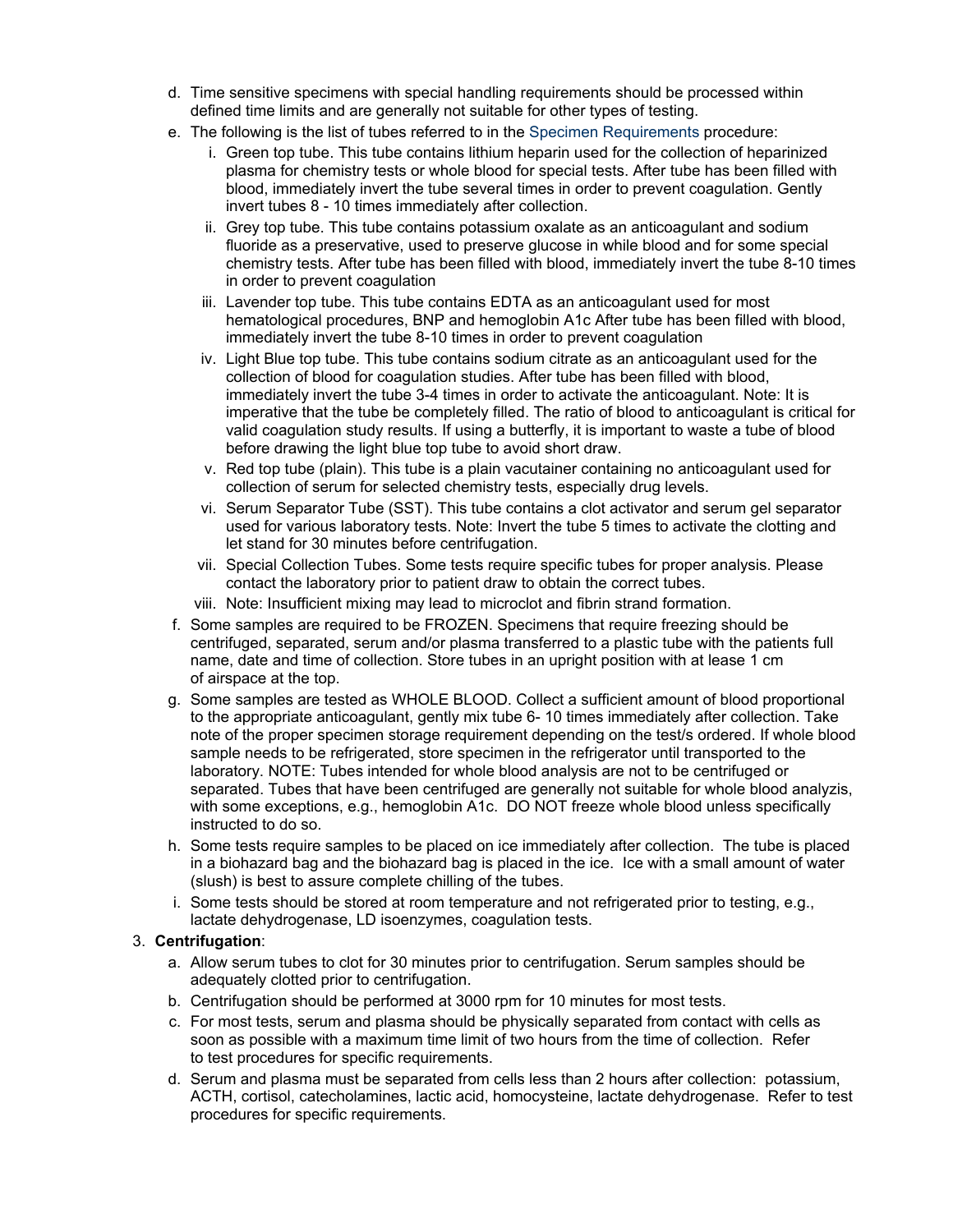- e. Centrifuge tubes once, unless there is a specific requirement for double spinning a sample or test.
- f. Tubes of blood, serum, plasma are to be kept closed at all times. This prevents possible exogenous contamination, evaporation, concentration changes or possible spillage and aerosols.

## 4. Specimen Transport:

- a. All laboratory specimens must be placed in a bio-hazard bag for transport to the laboratory.
- b. All specimens and request slips or nurse downtime forms must be properly labeled with the name of the patient, collection date and time, the origin or source of the sample other than blood.
- c. Specimen may be sent to the laboratory via the pneumatic tube system or by hand delivery.
- d. All specimens sent to the laboratory must be properly packaged.
	- i. Note: Most problems with tube systems occur when the items are improperly packaged or carriers are not closed tightly. This can cause a jam or contamination of the system.
- e. Under no circumstances will contaminated needles or other sharp, contaminated objects be transported in the PTS system.
- f. Containment prevents leakage. Immobilization of the contents of the carrier is required to prevent breakage. Carriers are provided with padded liners to immobilize the contents in conjunction with bio-hazard bags.
	- i. Liquids must be in a leak-proof container and sealed in a secondary, zip-lock bag to prevent leakage should the primary container fail.
	- ii. Leakage is due to improper packaging and non-immobilization of contents and failure to tighten container lids or use of non-leak proof containers.
- g. Irreplaceable samples or specimens that are hard to obtain, such as amniotic fluid and CSF, must be hand carried to the laboratory instead of using the pneumatic tube system.
- h. The following specimens must be chilled and processed immediately after collection: catecholamines, ammonia, lactic acid, pyruvate, gastrin, homocysteine, ionized calcium.
- i. Time sensitive specimens must be submitted to the lab and analyzed within the specified time limits. Time sensitive specimens include, but are not limited to the following tests: Arterial blood gas, ammonia, body fluid pH, homocysteine, CSF, Ionized calcium, lactic acid, PTH Cal, PTH OR, Venous blood gas.
- 5. Specimen Storage: When testing is completed, the lab retains most specimens at refrigerated temperatures. If add-on tests are requested, the specimen will be assessed for acceptability based on specific test storage requirements.
	- a. Tubes for coagulation are retained at room temperature and discarded at the end of the day.
	- b. Tubes for hematology analysis are discarded after 2 days, up to 7 days depending on storage availability
	- c. Tubes for chemistry analysis are discarded after 5 days, up to 7 days depending on storage availability.
	- d. Tubes for Blood Bank analysis are retained for 14 days.
	- e. Urine samples are discarded after 2 days, up to 3 days depending on storage availability.
	- f. CSF samples are retained frozen up to 6 months, depending on storage availability.
	- g. Body fluids are retained for 2 days, up to 7 days depending on storage availability.
- 6. Specimen Rejection: The accuracy and precision of laboratory results depends on the quality and integrity of the specimen collected. Refer to section specific guidelines regarding specimen acceptance.
	- a. PHLS will not perform test on samples if the specimen received is:
		- i. Unlabeled If the specimen is considered irreplaceable, such as CSF, the laboratory will call the healthcare provider to notify that the specimen would be run but with documentation that PHLS could not be certain if the result will be accurate.
		- ii. Mislabeled If the specimen is considered irreplaceable, such as CSF, the laboratory will call the healthcare provider to notify that the specimen would be run but with documentation that PHLS could not be certain if the result will be accurate.
		- iii. Improperly labeled, mislabeled or unlabeled specimen.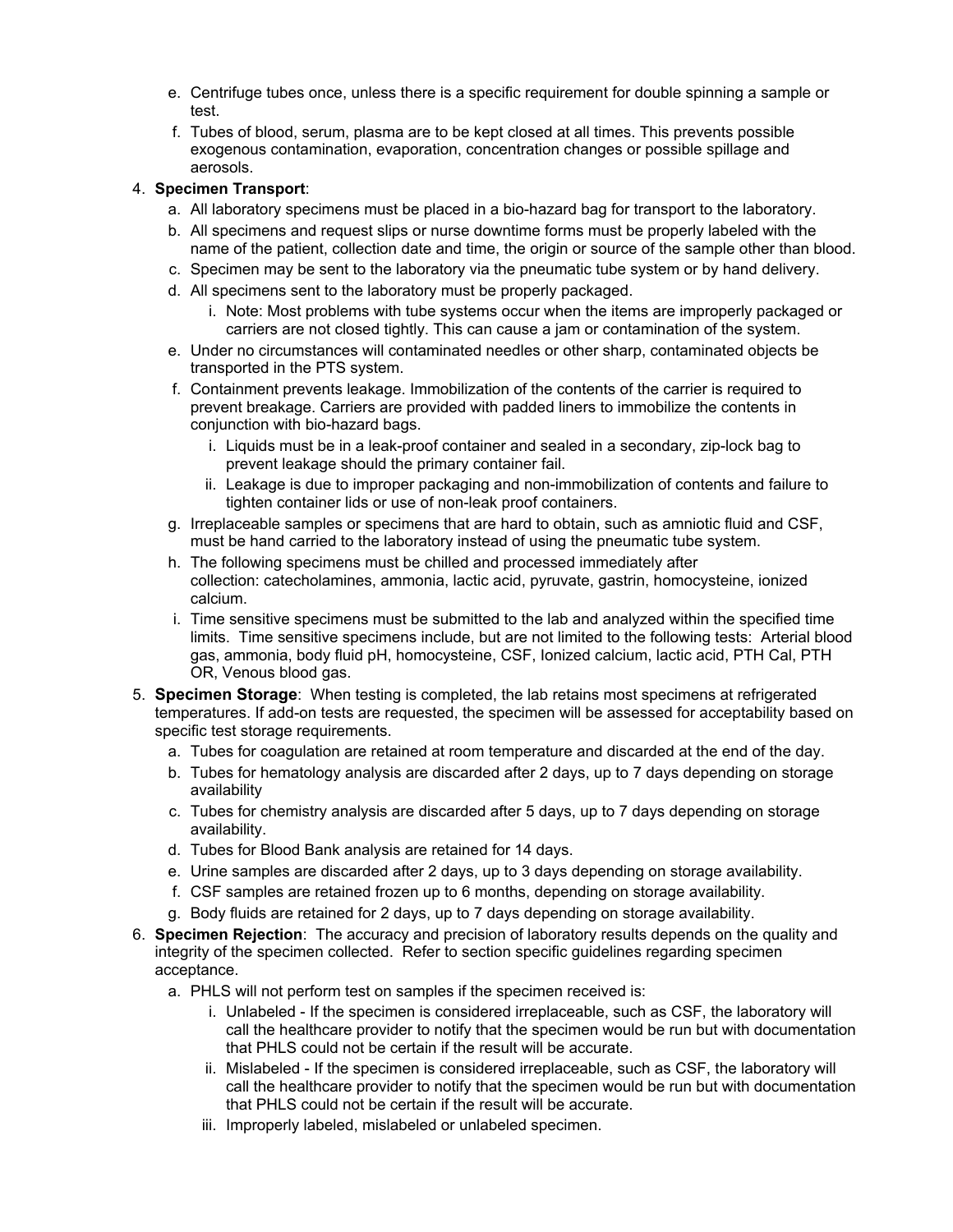- iv. Improper patient preparation relevant to specific tests.
- v. Hemolyzed Grossly hemolyzed samples will be rejected because it could affect accuracy of some analytes.
- vi. Short draw sample will significantly affect coagulation tests because there is an insufficient amount of blood for the amount of anticoagulant present, which can lead to incorrect test results.
- vii. Clotted samples for anticoagulated sample will significantly affect platelet count and coagulation results.
- viii. Specimens which require centrifugation and have not been spun within 2 hours of collection. Refer to test procedures for specific test requirements for exceptions.
- ix. Specimens exposed to temperature extremes.
- x. Specimens that exceed specimen stability limits. See form, Specimen Storage and Stability Summary.
- xi. Specimens that have not been stored properly for the test ordered.
- xii. Improperly handled. All specimens must be handled and stored as directed if not sent to the laboratory as soon as possible.

#### D. References:

1. Procedures for the Handling and Processing of Blood Specimens; Approved Guideline - Third Edition; H18-A3, Clinical and Laboratory Standards Institute, 940 West Valley Road, Suite 1400, Wayne, PA, 19087-1898 USA, 2004.

#### I. PUBLICATION HISTORY:

| <b>Revision</b><br><b>Number</b> | <b>Effective</b><br><b>Date</b> | <b>Document Owner</b>                       | <b>Version Notes</b>                                                                                                                                                                                                                          |
|----------------------------------|---------------------------------|---------------------------------------------|-----------------------------------------------------------------------------------------------------------------------------------------------------------------------------------------------------------------------------------------------|
| 12 (this<br>version)             | 08/11/2017                      | Mariel Teng, Mgr Lab QA-QM-Pt<br>Experience | Annual review.[Owner<br>changed from Austria, Gloria<br>to Teng, Mariel by Avila, Julie<br>on 10-NOV-2017]                                                                                                                                    |
| 11<br>(Changes)                  | 08/09/2016                      | Gloria Austria, Dir Laboratory Svcs         | Annual review with minor<br>revisions.                                                                                                                                                                                                        |
| 10<br>(Changes)                  | 08/21/2015                      | Gloria Austria, Dir Laboratory Svcs         | Update tube handling<br>guidelines.                                                                                                                                                                                                           |
| 9<br>(Changes)                   | 03/15/2015                      | Gloria Austria, Dir Laboratory Svcs         | Revised to update micro<br>specimen requirement                                                                                                                                                                                               |
| 8<br>(Changes)                   | 04/24/2014                      | Gloria Austria, Dir Laboratory Svcs         | <b>Updated direction for Aptima</b><br>collection kits for Chlamydia<br>and GC. Added Shiga Toxin.                                                                                                                                            |
| 7<br>(Changes)                   | 01/31/2014                      | Gloria Austria, Dir Laboratory Svcs         | Added urine specimens for<br>culture may be submitted in<br><b>BD Vacutainer? C&amp;S</b><br>Preservative Tubes and<br>instructions for use.                                                                                                  |
| 6<br>(Changes)                   | 04/04/2012                      | Gloria Austria, Dir Laboratory Svcs         | <b>PMC MEC Approved</b><br>1/23/2012<br>POM MEC Approved<br>1/31/2012<br>Annual review<br>Formatted by ja<br>Added at review: Annual<br>review, no revision.<br>[Reviewed on 3/14/2013 by<br>Gloria Austria: Extended<br>review to 3/14/2014] |
|                                  |                                 |                                             |                                                                                                                                                                                                                                               |

5 (Changes) 04/07/2011 Gloria Austria, Dir Laboratory Svcs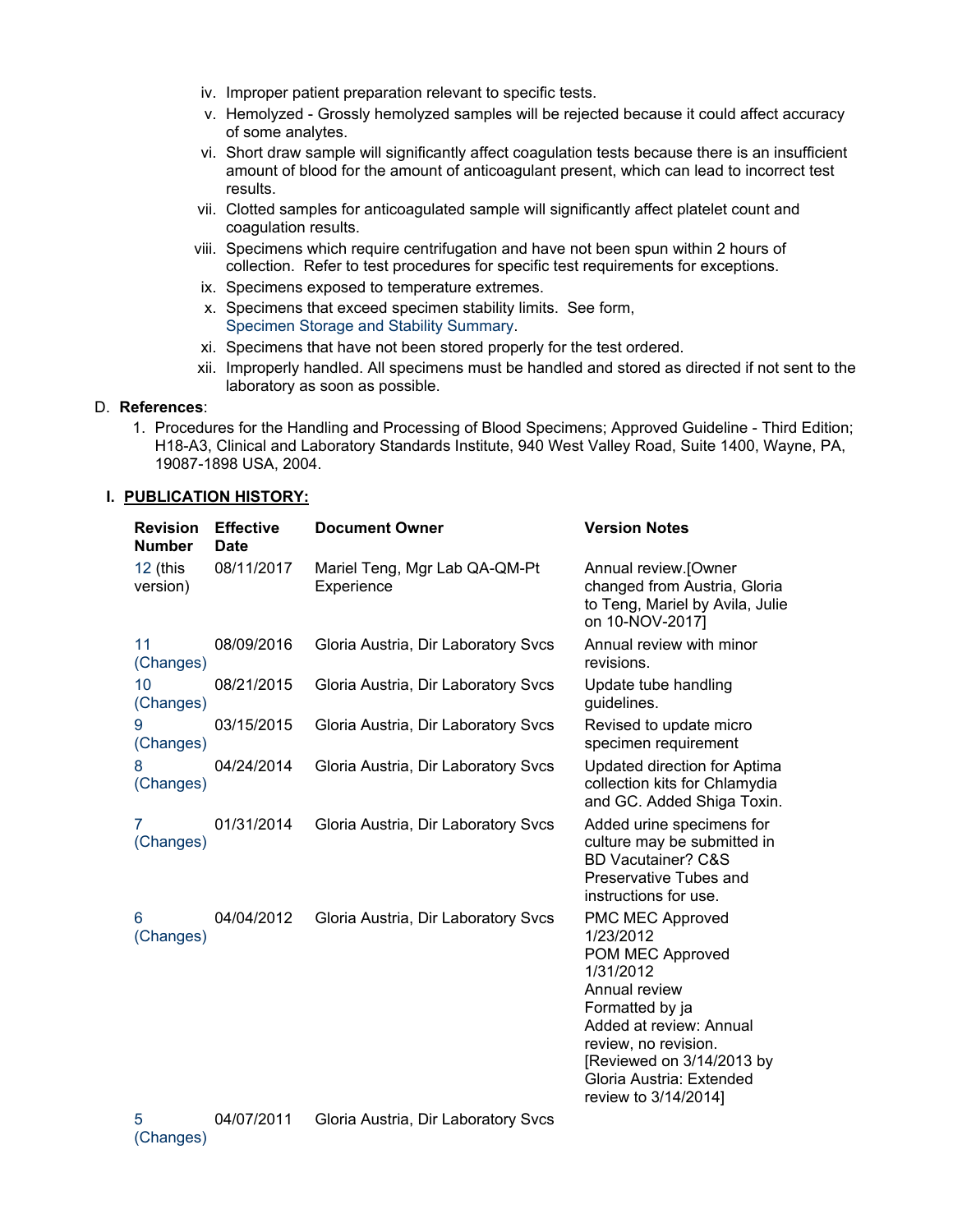| 4<br>(Changes)        | 04/22/2010 | Gloria Austria, Dir Laboratory Svcs | Review purpose, no revision                                                                                                                                                                                      |
|-----------------------|------------|-------------------------------------|------------------------------------------------------------------------------------------------------------------------------------------------------------------------------------------------------------------|
| 3<br>(Changes)        | 07/24/2009 | Gloria Austria, Dir Laboratory Svcs | Revised Specimen Handling,<br>Labeling, C.5. from Employee<br>email id to Employee ID<br>number.                                                                                                                 |
| 2<br>(Changes)        | 03/11/2009 | Gloria Austria, Dir Laboratory Svcs | Revised to copy changes<br>made on the Intranet Lab<br>manual                                                                                                                                                    |
| (Changes)             | 04/25/2008 | Gloria Austria, Dir Laboratory Svcs | Revised to add medical<br>record and requisition<br>number for specimen<br>labeling. Revised Standard of<br>Practice, A5 to change use<br>initials to use employee id<br>number for collection<br>identification |
| $\Omega$<br>(Changes) | 03/11/2008 | Gloria Austria, Dir Laboratory Svcs | Revised for annual review.                                                                                                                                                                                       |

| <b>Authorized Signer(s):</b> | (08/03/2017)<br>10:56AM PST)<br>Lachlan Macleay,<br>MD, FCAP,<br>Chairman of<br>Pathology<br>(08/05/2017<br>10:02AM PST) Dr<br>Jerry Kolins, MD,<br>FACHE, VP<br>Patient<br>Experience<br>(08/11/2017<br>06:13PM PST)<br>Maureen Malone,<br>AVP Clinical and<br>Diagnostic Srvs | <b>Reviewers</b> |
|------------------------------|---------------------------------------------------------------------------------------------------------------------------------------------------------------------------------------------------------------------------------------------------------------------------------|------------------|
|------------------------------|---------------------------------------------------------------------------------------------------------------------------------------------------------------------------------------------------------------------------------------------------------------------------------|------------------|

# I. REFERENCES:

| <b>Reference Type</b>                   | Title                                                | <b>Notes</b>                                                                           |  |
|-----------------------------------------|------------------------------------------------------|----------------------------------------------------------------------------------------|--|
| Standards which reference this document |                                                      |                                                                                        |  |
| Applicable                              | URN.22000                                            |                                                                                        |  |
| Applicable                              | COM.06300                                            |                                                                                        |  |
| Applicable                              | COM.06100                                            |                                                                                        |  |
| Applicable                              | COM.06000                                            |                                                                                        |  |
| <b>Referenced Documents</b>             | <b>Blood Culture Specimen Collection</b>             |                                                                                        |  |
| <b>Referenced Documents</b>             | <b>Neonatal Specimen Requirements</b>                |                                                                                        |  |
| <b>Related Documents</b>                | <b>Patient Specimen Identification Stan</b><br>dards |                                                                                        |  |
| <b>Referenced Documents</b>             | <b>Phlebotomy Procedure</b>                          |                                                                                        |  |
| <b>Referenced Documents</b>             | or Coagulation                                       | Specimen Collection and Handling f Specimen Collection and Handling for<br>Coagulation |  |
| <b>Related Documents</b>                | Specimen Collection and Handling f<br>or Coagulation |                                                                                        |  |